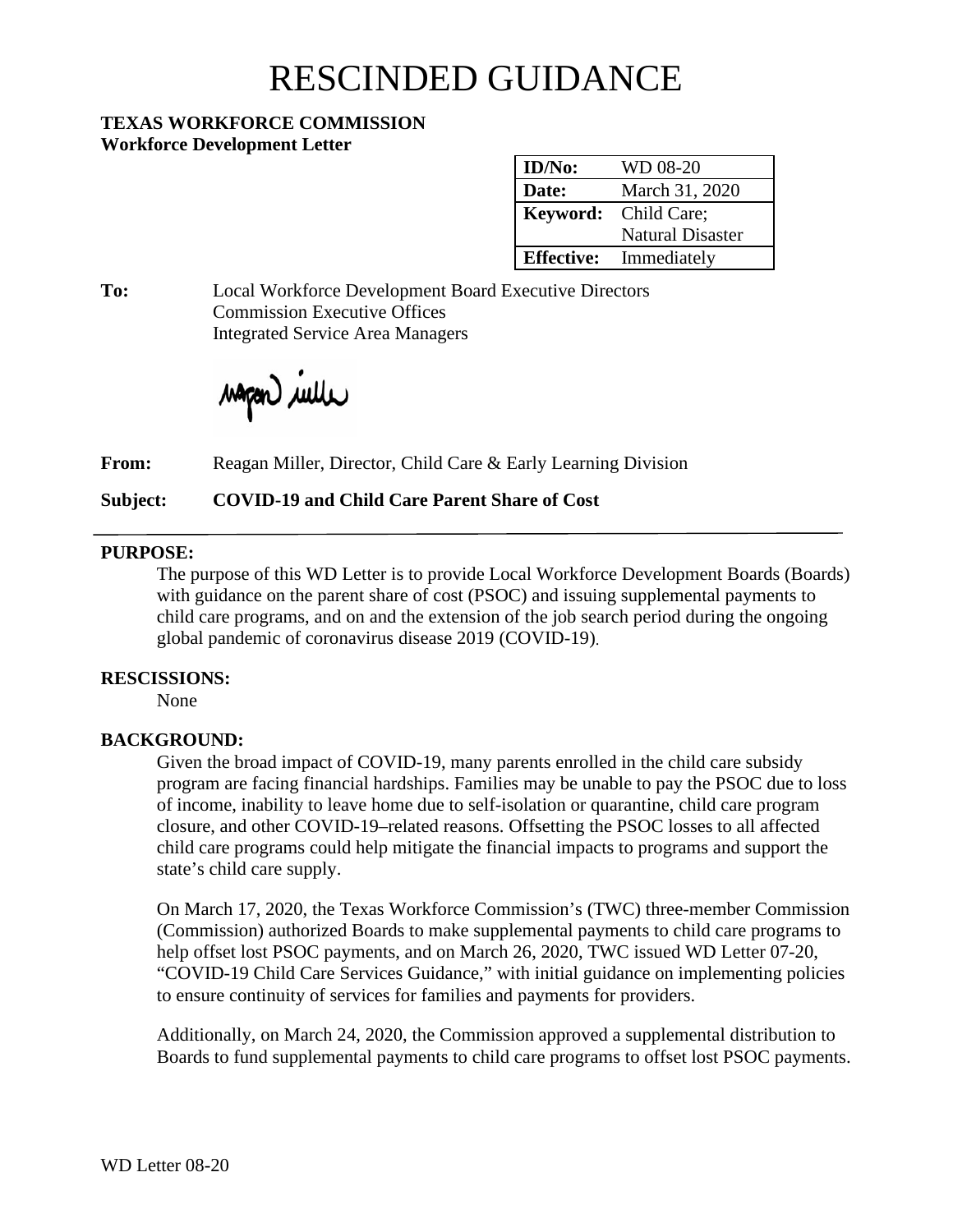#### **PROCEDURES:**

**No Local Flexibility (NLF):** This rating indicates that Boards must comply with the federal and state laws, rules, policies, and required procedures set forth in this WD Letter and have no local flexibility in determining whether and/or how to comply. All information with an NLF rating is indicated by "must" or "shall."

**Local Flexibility (LF):** This rating indicates that Boards have local flexibility in determining whether and/or how to implement guidance or recommended practices set forth in this WD Letter. All information with an LF rating is indicated by "may" or "recommend."

- **NLF:** Boards must be aware that families affected by COVID-19 may be unable to pay the PSOC due to loss of income, unforeseen health care expenses, inability to leave home due to selfisolation or quarantine, child care program closure, or other COVID-related reasons. Boards must consider COVID-19 as an extenuating circumstance for families during which the PSOC is unaffordable.
- **NLF:** Effective April 1, 2020, and until further notice from TWC, Boards must:
	- waive the PSOC for all families;
	- notify parents and child care programs of this policy;
	- make supplemental payments to child care programs to offset lost PSOC payments based on the following factors:
		- $\triangleright$  the six-month average PSOC calculated by TWC (Attachment 1); and
		- $\geq$  each provider's number of open At-Risk referrals as of the 25th of the previous month; and
	- ensure that child care programs receive payment by the 5th of the month.
- **NLF:** Boards must be aware that TWC will continue to assess the need for supplemental payments on a monthly basis and will direct Boards when to discontinue this policy.
- **NLF:** Boards must be aware that TWC calculated each Board's estimated costs for supplemental payments to programs, based on the average monthly PSOC by each Board's local workforce development area over the previous six months and on the average number of children served in January 2020 (Attachment 2).
- **NLF:** Boards must be aware that Commission-approved distribution of funds to Boards for direct care expenditures are associated with COVID-19. The distribution includes \$20,514,972 for supplemental payments to child care programs.
- **NLF:** Boards must report supplemental PSOC payments in the Cash Draw and Expenditure Reporting system (CDER) under the new COVID-19 supplemental cost category, "Parent Share."
- **LF:** Boards may transfer funds between the COVID-19 "Parent Share" and "Essential Care Workers" budget line items in CDER with approval from TWC.
- **NLF:** Boards seeking to transfer funds between these line items must submit a contract action request (CAR) form to [BAEL@twc.state.tx.us.](mailto:BAEL@twc.state.tx.us)